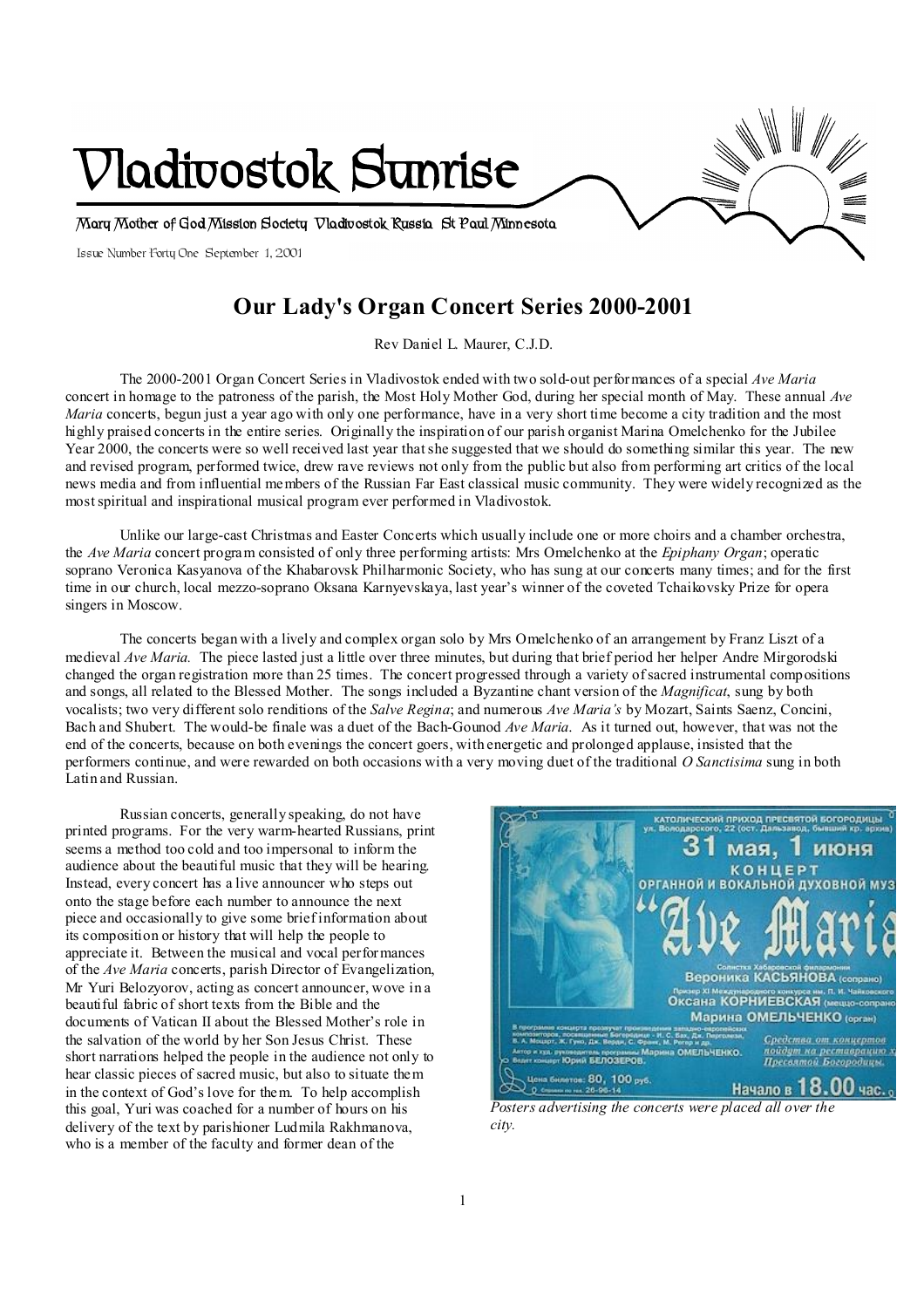department of drama and opera at the Russian Far East Institute of Art.

This year's *Ave Maria* concerts ended the most successful concertseason that the parish has hosted in its six-years of concerts since we received the *Epiphany Organ*  as a gift from the parish of the Epiphany of the Lord in Coon Rapids, MN in 1995. The concert series was originally planned as a series of four one-performance-only concerts a year. Since then the demand has grown so much that the initial concert of the school year, usually in October, is performed three times; the Christmas and Easter Concerts four times each; and the final *Ave Maria* concert, which

comes only a month after Easter, is performed twice. This makes a total of 13 regular concerts a year, which are always sold out before every concert date, for a total, yearly audience of 2,600 people. This does not include concerts, festivals and evenings of musical reflections organized for special occasions. Because of the increased demand we have been able to raise the price of the tickets to 100 rubles (\$3.48). This is a very reasonable price. It is somewhat higher than for concerts of classical music performed by the government subsidized musical establishment, but it is much lower than for concerts of nationally famous pop and rock music acts. The proceeds from ticket sales go toward the restoration of our historic church building.

### **The Far Eastern Catholic Youth Conference for 2001**

*by V Rev Myron Effing, C.J.D.* 

 The Far Eastern Catholic Youth Conference was held this year on Sakhalin Island at the request of our bishop from August 14 to 19. There the youth participated in the dedication of the new Catholic church in Yuzhno-Sakhalinsk which was built by Maryknoll who staff the parish. The youth even helped to clean the church in preparation for the event. One difficulty was the 18 hour boat trip to the island, and then 18 hours return! At the conference I was able to give some lectures about alcholism and drug addiction—two of the scourges of Russia. Mr George Riess from Dayton, Ohio was a major speaker on the theme of the Conference this year: The Family. It was the biggest Conference in its history—66 attendees from the southern Far East, from Yakutia, and from Eastern Siberia.



*2001 Far Eastern Catholic Youth Conference attendees.* 



*The ship which brought the participants to Sakhalin Island.* 

*Sakhalin's Parish of the Assumption Trustee Valerie Yi conferes with Youth Conference Director Nicolai Dorodnov.* 

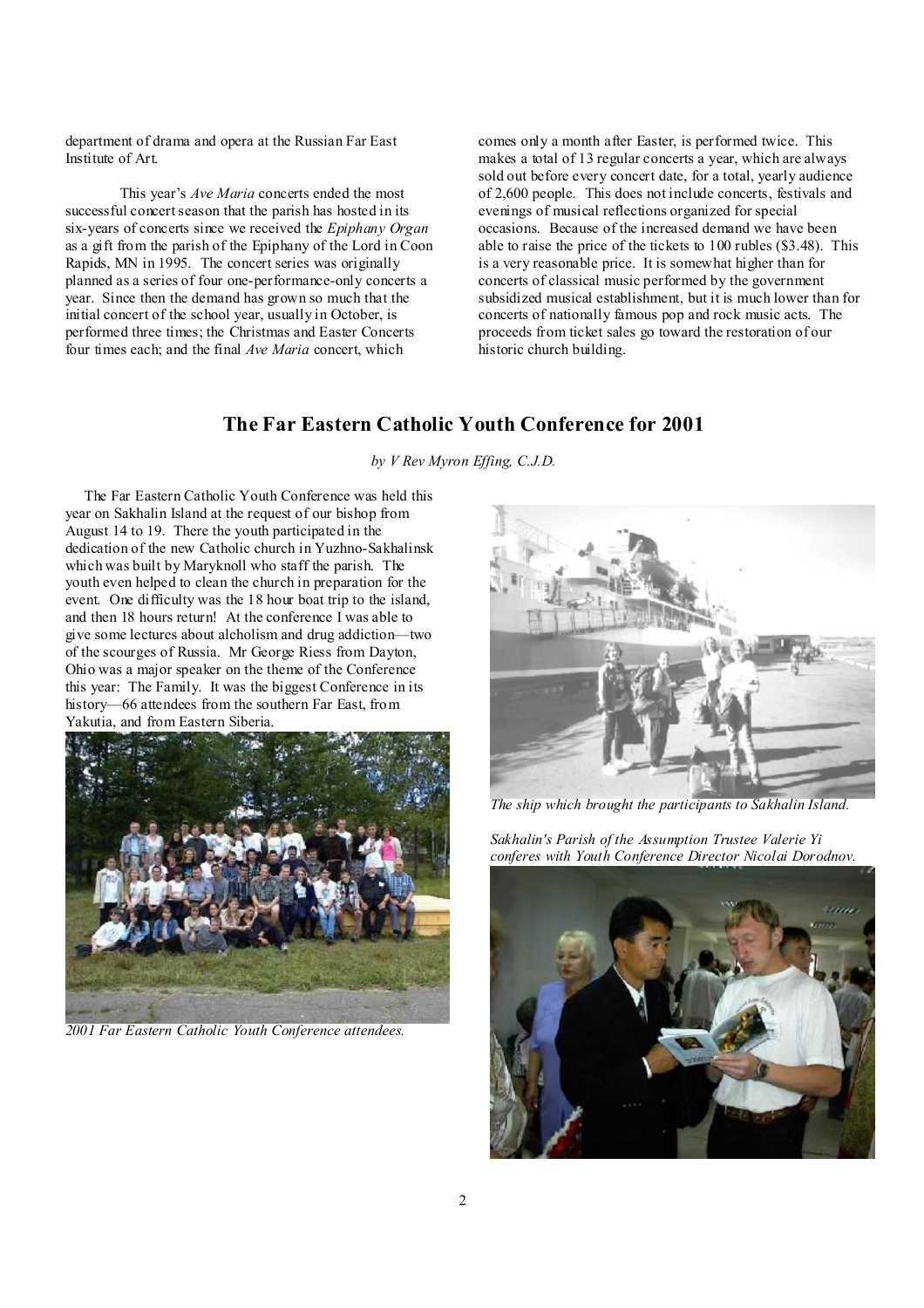



*Archbishop Sweitz of Anchorage attended the ceremony. Our Bishop Jersy Mazur blessed parishioners after mass.* 

### **News Notes**

#### *by V Rev Myron Effing, C.J.D.*

*The marble artar was installed, but other aspects of the new church were not yet completed.* 

*Parish children bring up the gifts.* 



**Remember "Mary Mother of God Mission Society" in your will.** 

• Our Youth Pilgrimage was held the week of July 2. The group of 15 parishioners from different parishes walked from the City of Ussurisk to the City of Arsenyev--a nine day trip. This activity is especially good for the teenagers who are too old for the children's camp, but not old enough to attend the Far Eastern Catholic Youth Conference. The theme that they considered and prayed about each day of the trip is "The Family". Each day they read some particular text of the the Bible and talked about some aspect of family life. I hear it was very interesting. When they returned home they were all very enthusiastic about their experience, even though they walked in the rain for three of the days! Of course blisters were a problem, too--wet shoes are especially bad news.

• Our "Oasis" Catechetical Camp for the Catholic children of our state was held from July 18-25. 46 kids from our seven parishes took part and the theme was again "The Family". I'm too old to run with the kids, so I went to the camp for confessions and mass, but the camp was run by our Russian catechists with Sister Rosario in charge of the teaching at the camp. My secretary Nicolai Dorodnov was in charge of activities and discipline.

The camp was held this year at an old pioneer camp on Amursky Bay, so the kids were able to swim in the salty sea water. We had to share the camp with other children who had been flown in from the far North of Russia for some summer sun while their homes were being repaired in Yakutia after bad flooding there. Honestly, I was dismayed by the all-night dancing, carousing, and bad behavior of those children. It confirmed my opinion that we just have to find a place for our summer activities where our children will not be scandalized by the activities of others. And where they won't be scandalized by American music like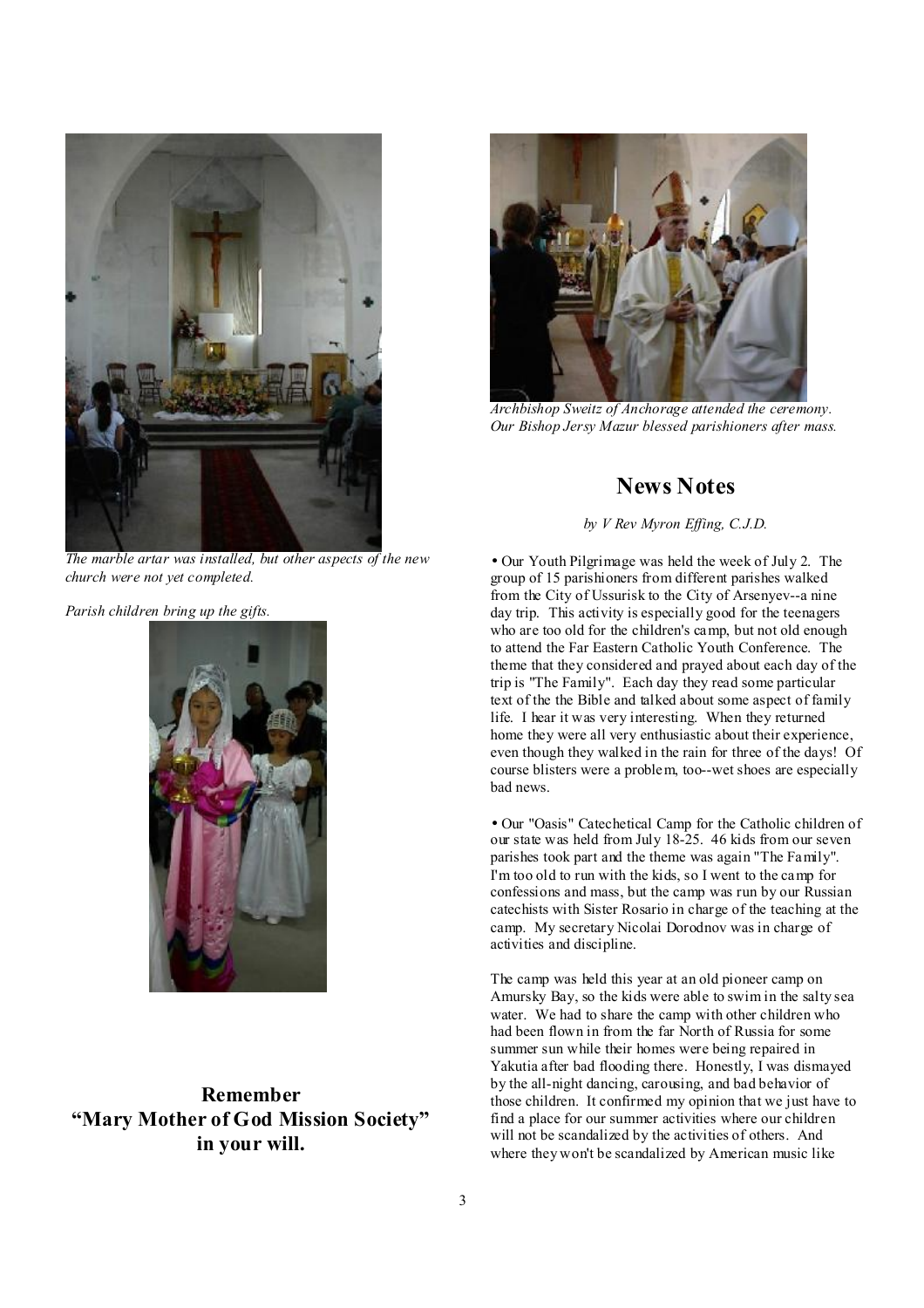Emiemi. If we had a better place, we could also use it for other purposes, like an alcohol rehabilitation program, adult training programs, and retreats for adults. Where to get the funds?



*Alexei (far left) at the baptism of his nephew, Cyril.* 

• On July 17 I had the sad experience of burying the body of one of our young parishioners, Alexei Usoltsev--16 years old. He had gone on a picnic with friends to a lake outside the city. He dived into the water, and the other young people playing in the same pond didn't notice that he didn't come back to the surface. They found him hours later under water. Of course the family was very much in shock, and there were many young people at the funeral. He and his sister were the only Catholics in the family, so the funeral was an opportunity for all the friends and relatives to think about God and the "last things." Many of his teenage friends attended.

• Then on July 18, another funeral. A Russian-Korean family came to me Sunday night to say that their 87 year old grandmother was dying. She had never been baptised although she read the Bible very often and expressed her interest in the Christianity. The family asked if I would baptise her. When I arrived at the hospital, she was barely conscious and probably on medication, so we proceeded with the baptism on the expressed faith and desire of her relatives who at that point had to answer for her--they had told her earlier that a priest was coming to baptise her. So I was happy to baptise her, to confirm her, give her First Communion and the Anointing of the Sick. Six hours later she died. Her daughter-in-law and two grandaughters were already Catholics, so they were very happy. The funeral was another chance to evangelize the rest of the relatives. Her son already expressed a desire to begin instructions in September.

• Sorrow eventually turns into joy. With the new school year we sent three parishioners off to the seminary! Evgenie Balanyov left for the diocesan seminary in St Petersburg, Brother Oleg Yelchaninov left for the theological institute in Slovakia where he will be able to get acquainted with other orders of Canons Regular, and Alexander Laposhenko left for the theological institute in Lvov, the Ukraine, which is associated with the Ukrainian rite Catholic church. I'm grateful to benefactors who have specifically earmarked their donations for seminarians. My nerves are shot after all the negotiations and problems of finding appropriate seminaries for our students. The internet was a great help.



*Our three seminarians for 2001-2002 (l to r) Alexander Laposhenko, Brother Oleg Yelchaninov, and Evgenie Balanov.* 

Please continue to pray for these vocations. Several other young men have already expressed interest, so we will see what next year brings.

• Hopefully we will be able to start a student parish at the University this coming year--it should b a source of future vocations. We've asked for some grants from foundations to help, but so far no funds. There are over 30,000 students in the universities in Vladivostok. The Mormons and the Protestants already have huge student services programs. We will probably again be the last house on the block--It amazes me how Catholic programs are always late and very underfunded. The Protestants in Nakhodka had several resident pastors already nine years ago, and they have already built new churches. We Catholics still limp along there with no resident priest and only one mass per month and only two priests in the whole state. And no church in the whole state except in Vladivostok! Two new Orthodox churches are being built here. A new Armenian Gregorian church is about to be completed. We Catholics are still a long way from that. All of our parishes except Vladivostok already need a church building, but we haven't even dreamed about how we can build churches--all the funds we raise already go into evangelization, and into taking care of the parishes even if they don't have buildings! Even the Vladivostok church is in urgent need of repair. All of our charitable work is funded by benefactors who have specified how their donation is to be spent, so those funds cannot help with church building projects, nor do they detract from them.

• Three more stained glass windows have arrived from Brest and have been installed in the church. The windows are "The Visitation", "The Nativity", and "The Presentation". Someone said we should stop showing the windows in the *Sunrise* because people might think we are rich! That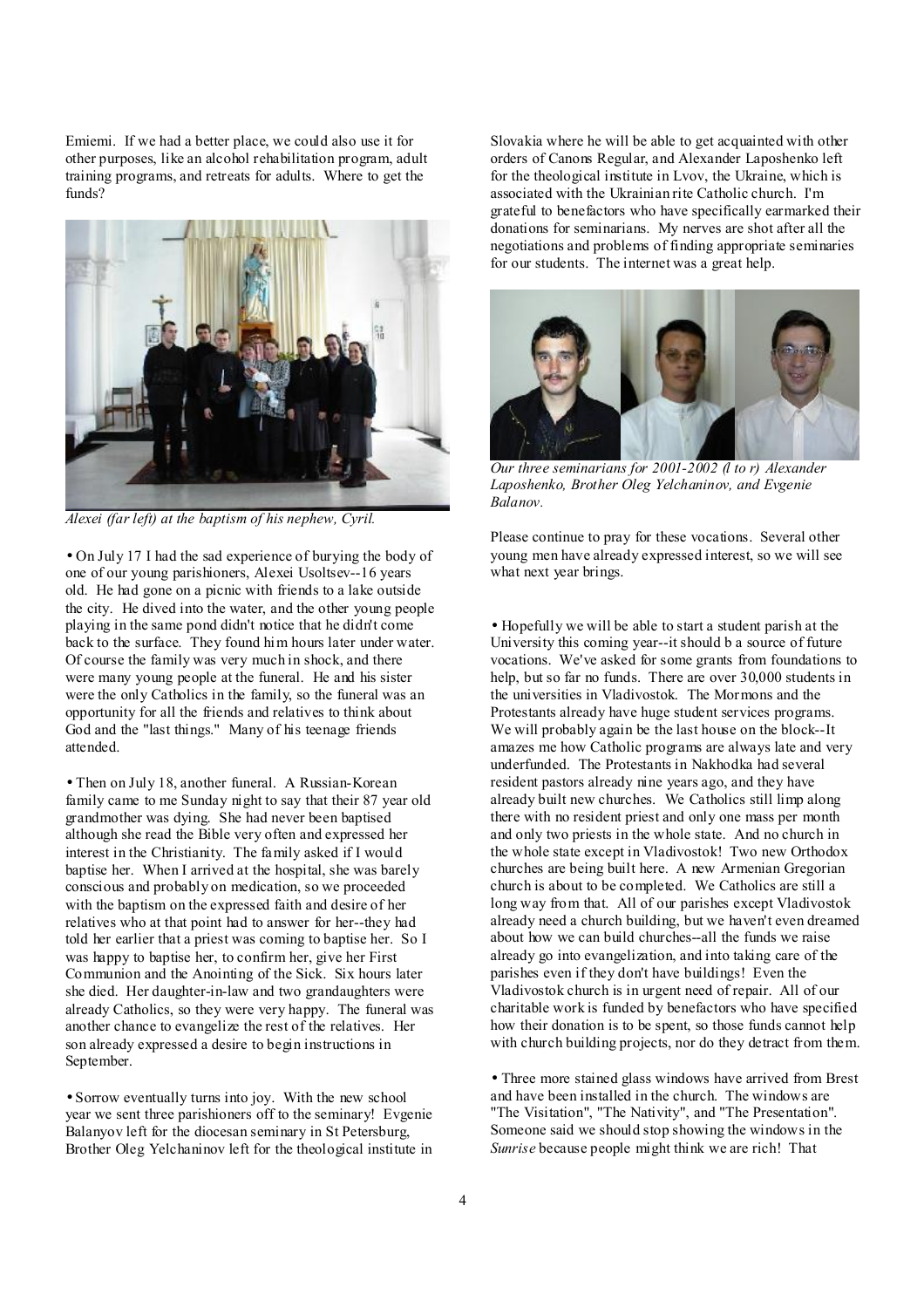reminds of the line from *Fiddler on the Roof*—"Even a poor tailor is entitled to some happiness!"



*The Nativity Window. Thank you to our benefactors from our sister parish, The Nativity of our Lord of St Paul, Minnesota.* 

• On September 1 we opened our second "St Vincent de Paul Store"--in the City of Chernigovka. The first has been operating in Vladivostok for some time. After I blessed the store, there was a rush of customers to buy second hand American clothing. Thanks to our American helpers and friends in St Paul, Minnesota and in Evansville, Indiana, we

have the used clothing. Our stores are also selling custom furniture which are made in our shop in Vladivostok. The furniture includes students' homework desks, bookcases, and storage cabinets made to order to expand the storage area in small Russian apartments. Regular production of these wood products is now underway, including the glued panels which we can sell or use ourselves to build the furniture. Our stores provide employment for Russian who need jobs, give temporary work and training to those released from prisons, and any profit must be used for charitable work. Our "St Vincent de Paul Stores" are incorporated as nonprofits under the Russian name of "FOMIP"—Foundation for the Poorest.



*Standing in front of the new store after its blessing, FOMIP President Andre Udovichenko, Viktor Zimin, Fr Myron, and Store Manager Sergei Semenishen.* 

*Inside the store, customers look at clothing from Minnesota and Indiana.* 



• This is the "Year of the Family" in our diocese, so we too will be doing a major study about how we can support family life in Russia. In Russia 75% of marriages end in divorce during the first four years! The main reason it seems to me is promiscuity before marriage--which also means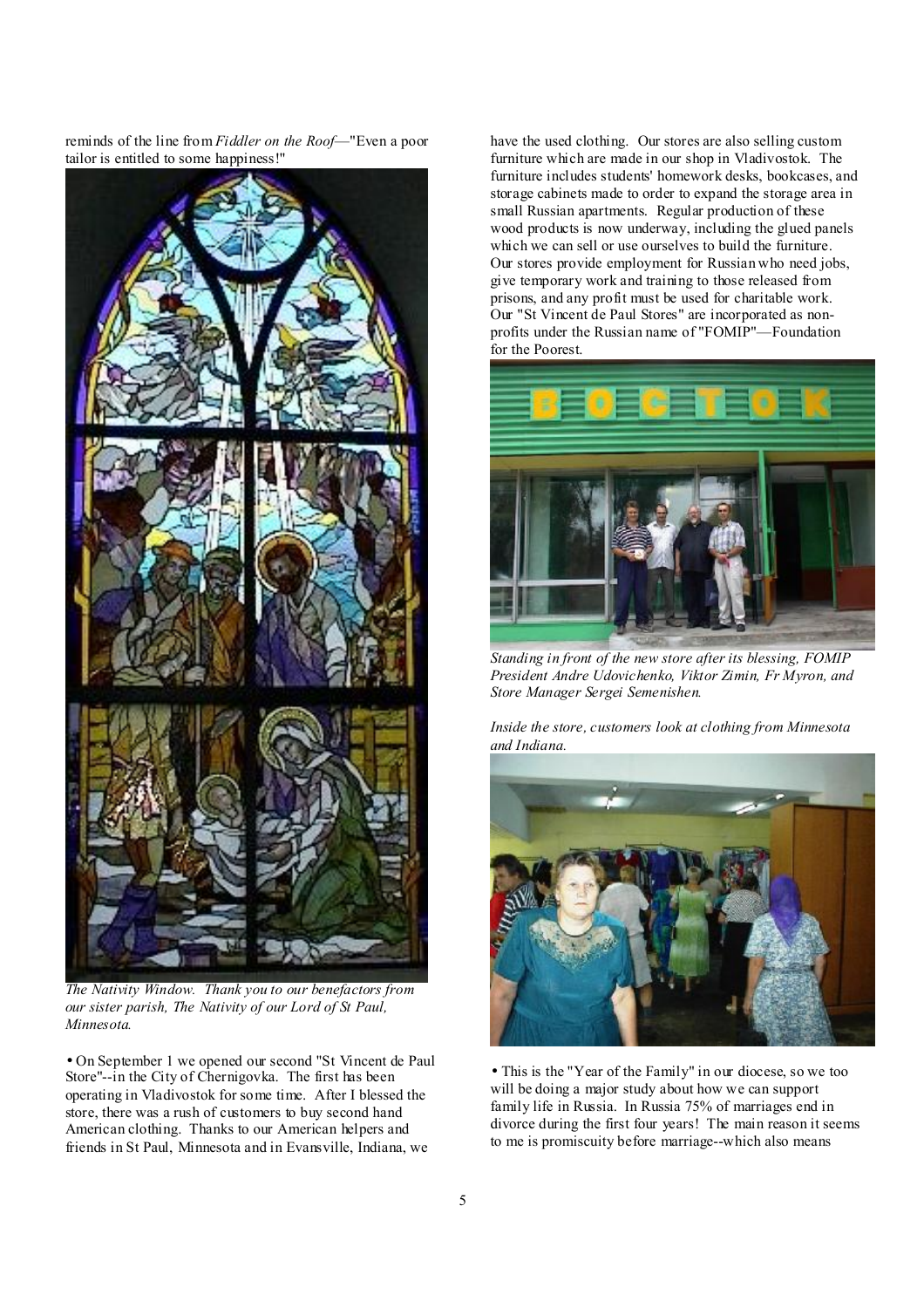promiscuity after marriage! The second reaon, it seems to me, is the poor situation of men in a society where "white slavery" existed for so long, only to be replaced by Communism and socialism, and all of that linked to alcoholism. Our American inner city families have a lot in common with Russian families. You will find women in almost all positions of authority and work in Russia- bricklayers, plasterers, teachers, doctors--but you will find very few men as teachers or doctors. The task before us is difficult, but God works through His Church! In July we sponsored the first 12 step AA rehabilitation program in Vladivostok. We have to take a lot of other initiatives, too.

• Our mission was praised in our absence at a meeting in the city of Nakhodka where the State Department of Religion was speaking about the work of religions in schools. It was said that only the Catholic Church keeps the law about not trying to attract children to religions when we work in the schools, and that if the other religions don't shape up they will be excluded from the schools. While I'm bragging I might as well brag about our work in the prisons, too. The prison authorities say that many religious groups bring humanitarian aid to the prisons, but only the Catholics have real on-going aid for the prisoners--not even the Orthodox do that!

• When I went to one school in Arsenyev last spring to give a talk, it happened to be graduation day for the senior class. When the seniors saw me they came running to have me be photographed with them on their graduation day. It seems that my talks about alcoholism and drug abuse had a real impact on them that they wanted to remember! Of course it is God's grace that they were impressed. I remember telling them that if just one student is saved from alcoholism or death by drug overdose, my time and efforts were worthwhile. We can hope that with time they will remember a Catholic priest who tried to help them, and maybe the gift of faith has already been planted and will bloom with time.



*Arsenyev parish kids gathering for an Easter picture.* 



*Easter baptisms in Arsenyev in an old classroom—we have no church.* 

• We continue to work in the archives in Vladivostok looking for information about our parish and about Catholics before the Russian Revolution. This work is a preparation for the canonization of members of our parish who heroically suffered for their faith. A recent find is the complete approved articles of incorporation for the parish charitable organization which was called "Blagochinost", or "Decency". This forerunner of our present charitable organization "CARITAS" was founded on February 4, 1904. Its activities were widespread in service of the poor, of those who fled the Revolution, and of the elderly of our parish. The founders include the then pastor, Father Bulevich, the assistant pastor Father Silovich, and parishioners including an engineer, a bank president, a judge, the Ussurisk Railway bookkeeper, and others.

• We have begun renovation of the barber shop in Lesozovodsk so that it can serve as the parish center for our Parish of the Visitation. Our trustee in Lesozovodsk, Vladimir Pisarenko, was a bit afraid to approach the new mayor about the projects (not wanting hear a "no"), but he accidently ran into the new mayor in the hallway of city hall, and the mayor cajoled him for not coming to see him sooner. He said that the Catholic Parish has an excellent reputation (and so does Vladimir), has already helped many thousands of people through the CARITAS charitable projects for kids, for the Women's Support Center, and for the spring flood which was a big project sponsored by CRS, that he is anxious to continue to collaborate with the Catholic parish. He even suggested some projects for future work. The parish center will be a storefront operation, with a chapel large enough for the parish masses, a small priest's quarters, an office space for CARITAS, a room to receive guests for charitable activities, a kitchen, and a small place for socializing. It will probably not be big enough for long, but it is all we can afford at the present time. (Actually we can't afford this either—We are still hoping that one of the foundations to which we sent grant requests will provide the funding.) The building has other tenants, so that in the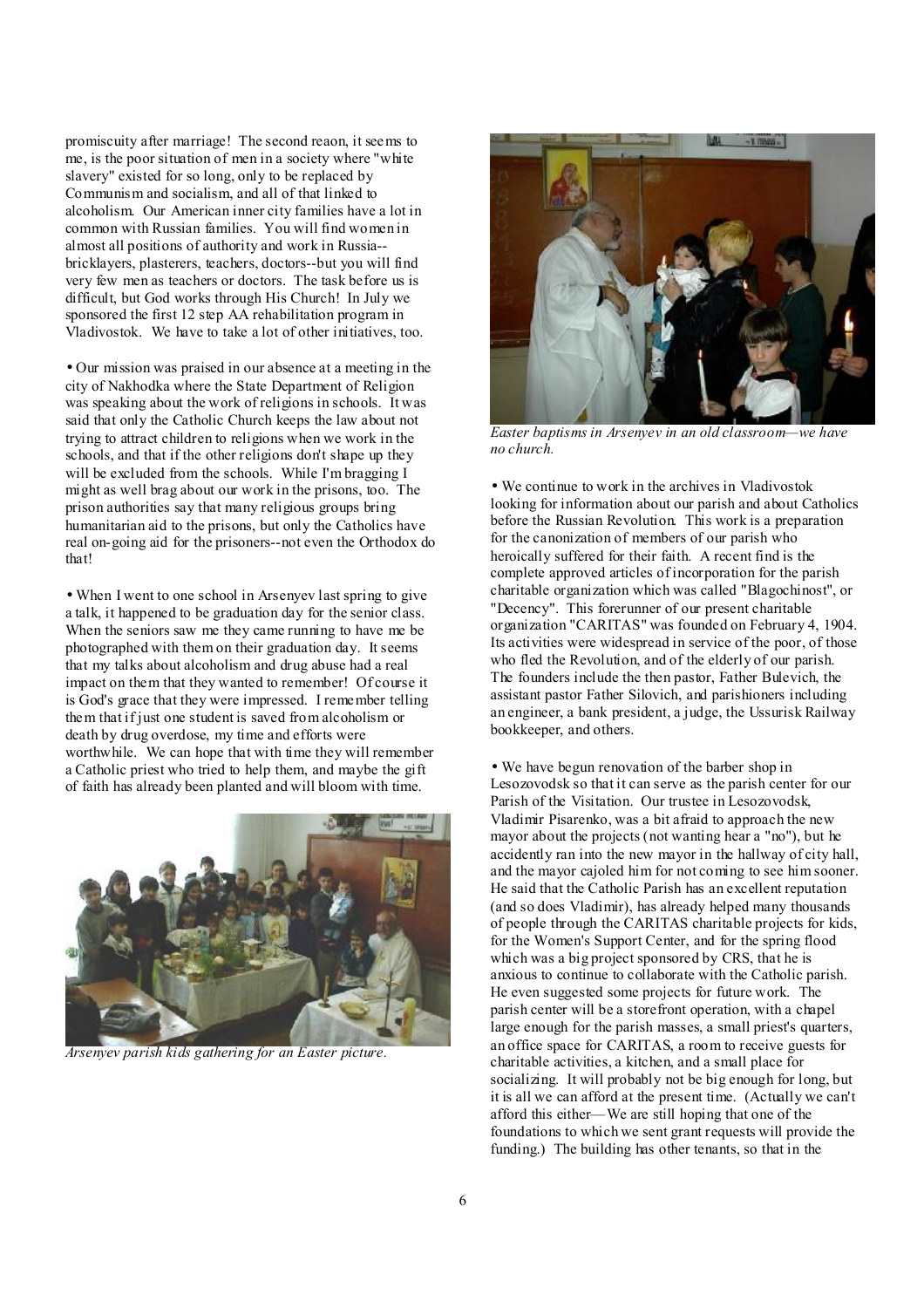future we can imagine expanding the parish space as necessary. There is a full basement below us, which is also for sale. We can't afford it now.

• St Joseph's Parish in Modesto, California has agreed to be a sister parish to our newly being formed St Joseph's Parish in Second River, the northern part of the city of Vladivostok. The sister parishes decided to exchange banners so that we will remember each other at prayer. Our parishioner Lydia Han has painted the St Joseph icon for the banner we will send to California. Lilia Shefchenko is sewing the rest of the banner.

## **How to Communicate with Us**

#### **Office in Russia:**

**Phone:** (011-7)-4232-26-96-14 **FAX:** (011-7)-4232-26-96-16 **E-mail:** [myron@eastnet.febras.ru](mailto:myron@eastnet.febras.ru) [daniel@eastnet.febras.ru](mailto:daniel@eastnet.febras.ru) [CARITAS@mail.primorye.ru](mailto:CARITAS@mail.primorye.ru) **Internet** Russian language:<http://www.catholic.ru>

Please do **not** send any **donations** of any kind directly to Russia. For donation information, see below.

**Letters** without donations can be sent to: Most Holy Mother of God Catholic Parish Volodarskovo 22 690001 Vladivostok RUSSIA

#### **Office in America:**

**Phone and FAX:** (651)227-0208 and (651)690-5139 **E-mail:** [RussianMission@juno.com](mailto:RussianMission@juno.com) **Internet:** <http://www.vladmission.org>

**Donations** of money and **letters** should be sent to: Mary Mother of God Mission Society 1854 Jefferson Ave St Paul MN 55105-1662

Or you can donate from your credit card through our web site. Your donations are tax-deductible. You will receive any required receipt for IRS tax purposes by return mail.

**Donations** in kind. If you have items that you think we can use, please contact Mrs Sandra Sonnen at the Mission Office in St Paul giving a complete list of items.

**Vladivostok Sunrise** Edited and Produced in Russia by V Rev Myron Effing, C.J.D. Printed by the Sisters of St Peter Claver, St Paul, Minnesota. Assembled for mailing by Nativity Parish, St Paul, Minnesota. Mailed by Mary Mother of God Mission Society, St Paul, Minnesota. Authors are noted if other than the editor. A full color version of the *Sunrise* is available at <http://www.vladmission.org>



*Lydia Han with the St Joseph icon.* 

*The Presentation of Jesus in the Temple. Simeon and Anna welcome the Christ Child. The window is the gift of Mrs Mary McDonald of San Francisco, California.*